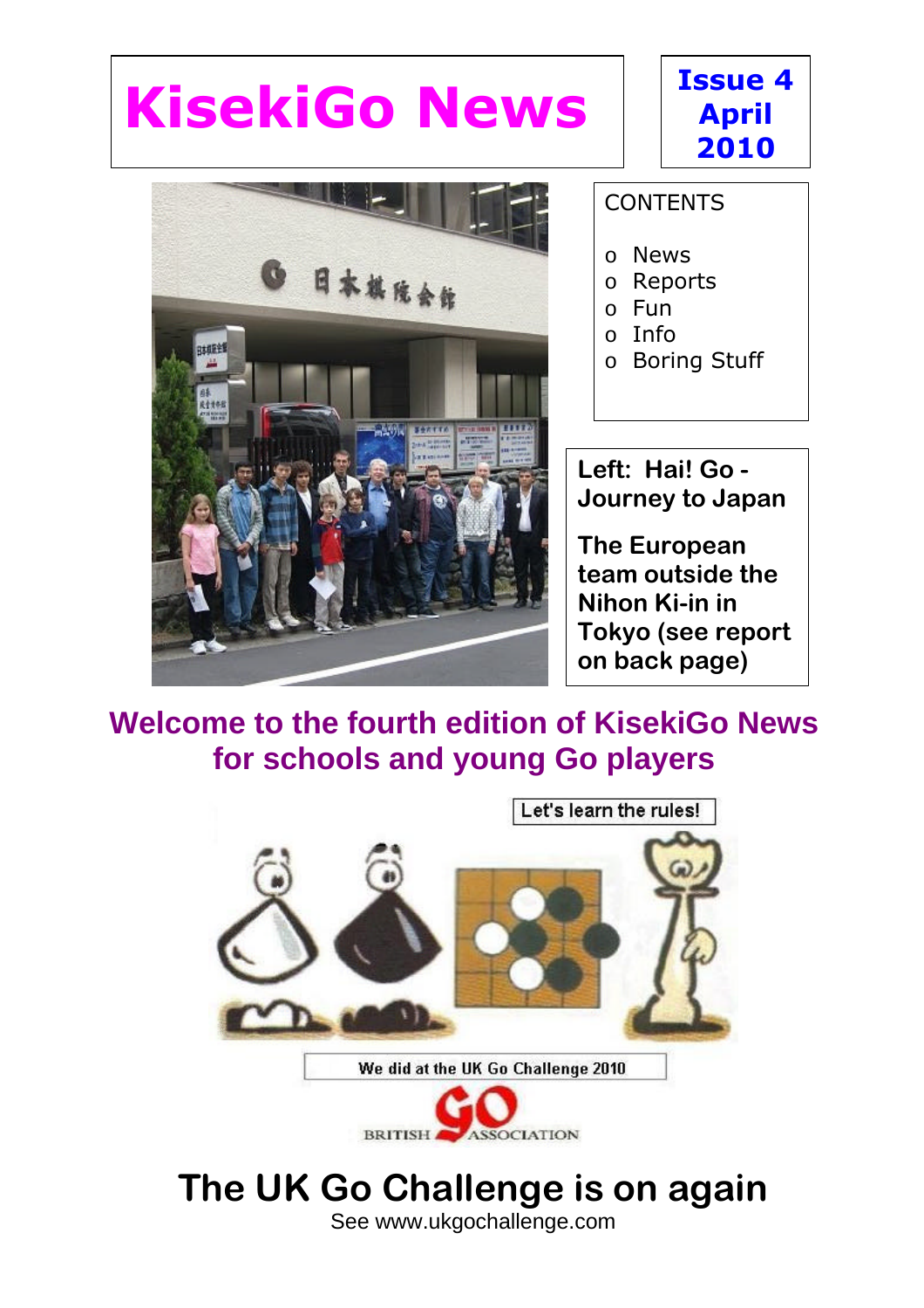# **Youth Grand Prix 2009**





 **Congrats to the winners:** 

**1. Matthew Hathrell**

**2. Roella Smith**

**3. Michael Webster**

**Matthew and Michael are now students, so we will get some new winners in 2010.** 

**Don't forget you get points for playing, and for wins, at any UK tournament during the year.**



# **Dogs that play Go?**

**This is the album cover of a record by a musician called "The Mole".** 

**The record is called "One Foot Either Side of the Ladder".**

**We don't think the dogs are actually playing!**

**Have you seen Go pictured in an unusual place? Let us know if you have.**

## **British Youth Go Championship 2010**

**This was on 14th March at Loughborough Grammar School. It was played in the library, which was a really cool place with some good books to look at between games! Loughborough won the Castledine Trophy. Tian-Ren Chen beat Mazhar Warraich in the crunch game, which also decided who would be both under-16 and youth champion and who would be second. Jamie Taylor from Leeds won the under-18 section and also the 13x13 knockout. Jack Drury, Thomas Meehan, Barney Shiu and Sophie Broad also won their age groups.**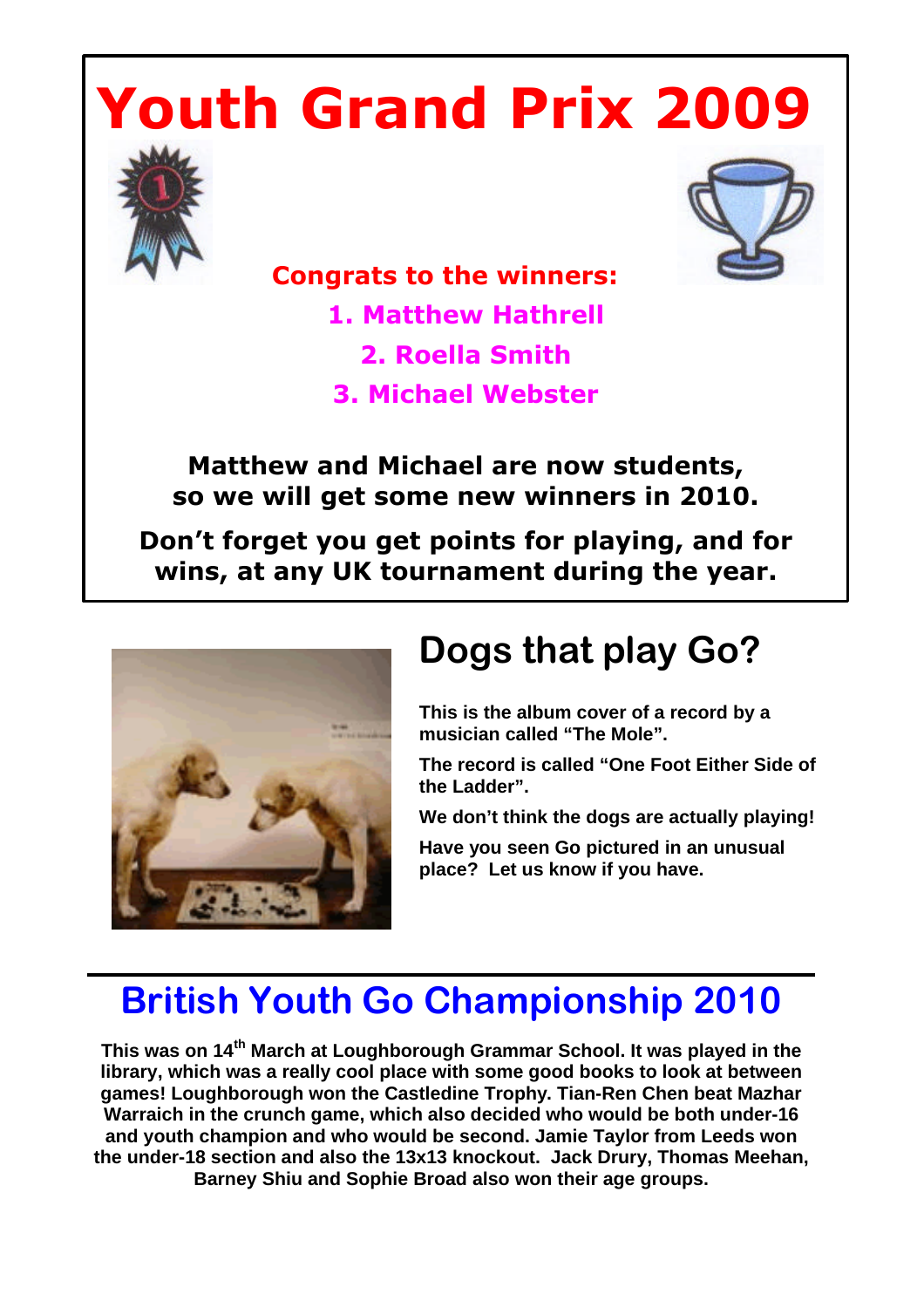# Winton & Go

**We are very lucky that Winton Capital Management are supporting youth Go in the UK. Their support provides £500 for the prizes in the UK Go Challenge finals and much more beside. They also support adult Go at the London Open tournament and so on.**



### **Game at the British Youth Go Championships**

**Above you can see Tian-Ren Chen (left) playing Mazhar Warraich in the crucial game at the 2010 BYGC. Mr Paul Smith is recording the game so it can be analysed after. Do you ever record your game so you can analyse it after? You should try to get someone better at Go than you to point out any mistakes and better ways of playing. To record the game you need a grid on your paper and write the numbers of the moves on as they are played, or use game recording software to do the same.** 

### **Boring Stuff (For Teachers)**

Don't forget the BGA's britgo.org website has a lot of useful things, both in the Junior and Youth sections. There is information about online Go, problem sheets and other resources, advice, links and much more.

We recommend you take out BGA school membership to make the most of the facilities available.

Please contact any member of the BGA's Youth Committee if you have any queries or needs. Don't forget we can arrange a visit fairly easily to most places in the UK, as we have volunteers all over the country.

## **UK Go Challenge 2009**

**Last year we had the sixth UK Go Challenge.**

**The finals were at Milton near Cambridge in June.**

**Tian-Ren Chen from Loughborough was under-14 and overall winner.**

**Crystal Zhang from Grantham was the best girl.** 

**Annalise Nwaodor from St. Mary's in London won the new Challengers section.**

**Top schools were again Aston and Milton Primary.**

**A record 55 young players took part in the finals. They mostly qualified at 10 school heats, but you could also play if there was no heat at your school.**

**Don't miss the fun this year!**

**What handicap did God give Moses upon Mount Sinai? Two stones!**